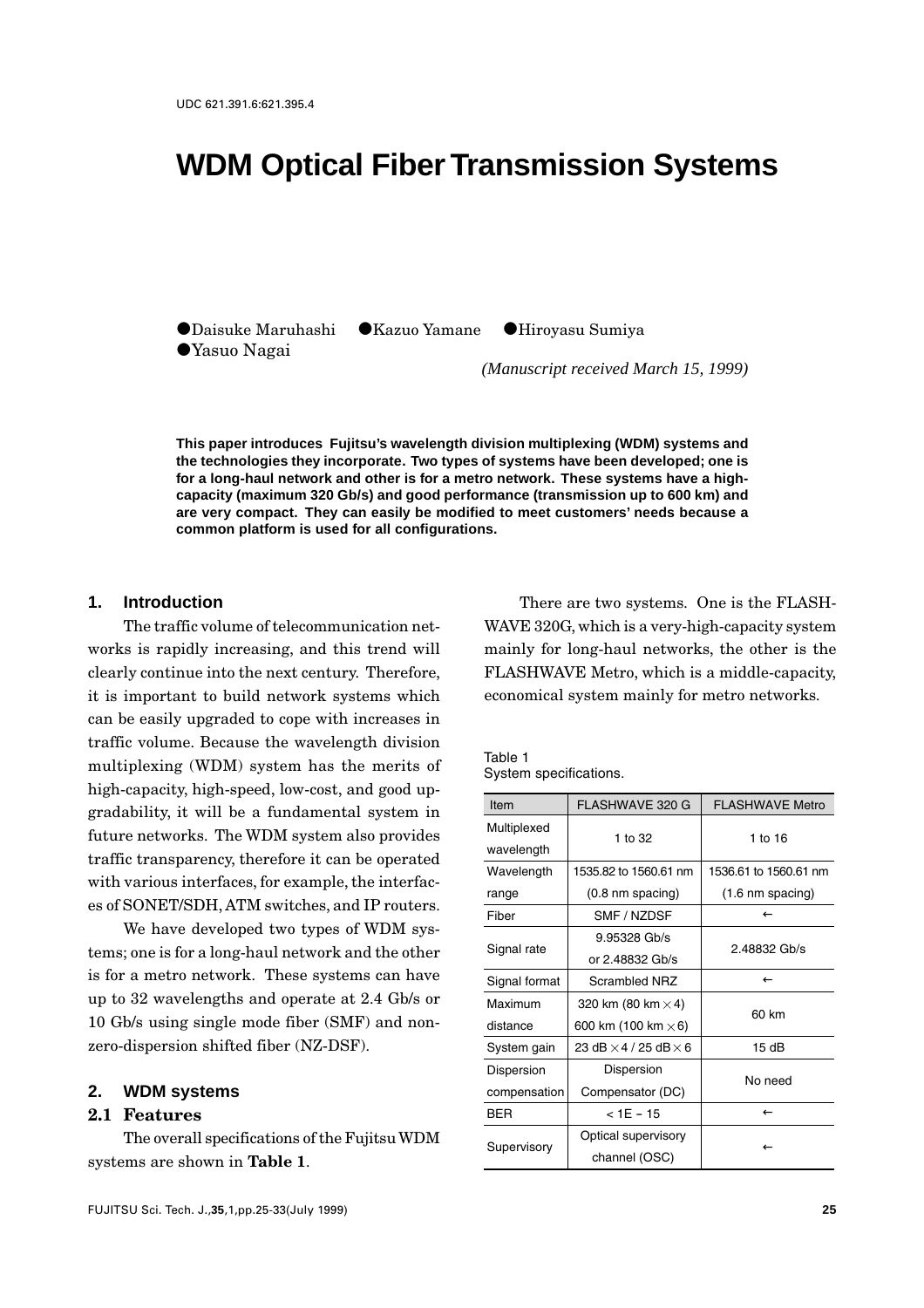

Figure 1 FLASHWAVE 320G network configuration.



#### Figure 2 FLASHWAVE Metro network configuration.

The network configurations of FLASHWAVE 320G and FLASHWAVE Metro are shown in **Figures 1** and **2**.

### **2.2 System configuration**

FLASHWAVE consists of Optical Terminal Equipment (TERM) and Optical In-Line Amplifier Equipment (ILA). A TERM is located at each terminal site and accommodates functional units such as a WDM Multiplexer/Demultiplexer and WDM amplifiers (Post-amp and Pre-amp). ILAs are located between TERMs and support WDM in-line amplifier functionality.

**Figures 3** and **4** show the block diagrams of the TERM and ILA of FLASHWAVE 320G.

### **3. Technology**

## **3.1 Optical network system design 3.1.1 SNR design**

In a WDM system such as the one shown in Figure 1, the 2.4 Gb/s or 10 Gb/s modulated optical signals for other equipment are input to the TERM on the transmitter side. These signals are multiplexed and transmitted into the line optical fiber and optically amplified at the appropriate position in the TERM if necessary. At the ILA sites, the optical signals, which have been attenuated due to optical fiber loss, are optically amplified to their initial levels. Then, at the TERM on the receiving side, the optical signals are amplified, demultiplexed, and output to 2.4 Gb/s or 10 Gb/s equipment.

The optical signals experience SNR degradation during transmission, even though the WDM crosstalk is suppressed to a negligible level. One of the reasons for this degradation is the optical SNR degradation, which is mainly due to noise accumulation in the optical amplifier. Another source is waveform degradation, which is mainly due to dispersion or non-linearity in the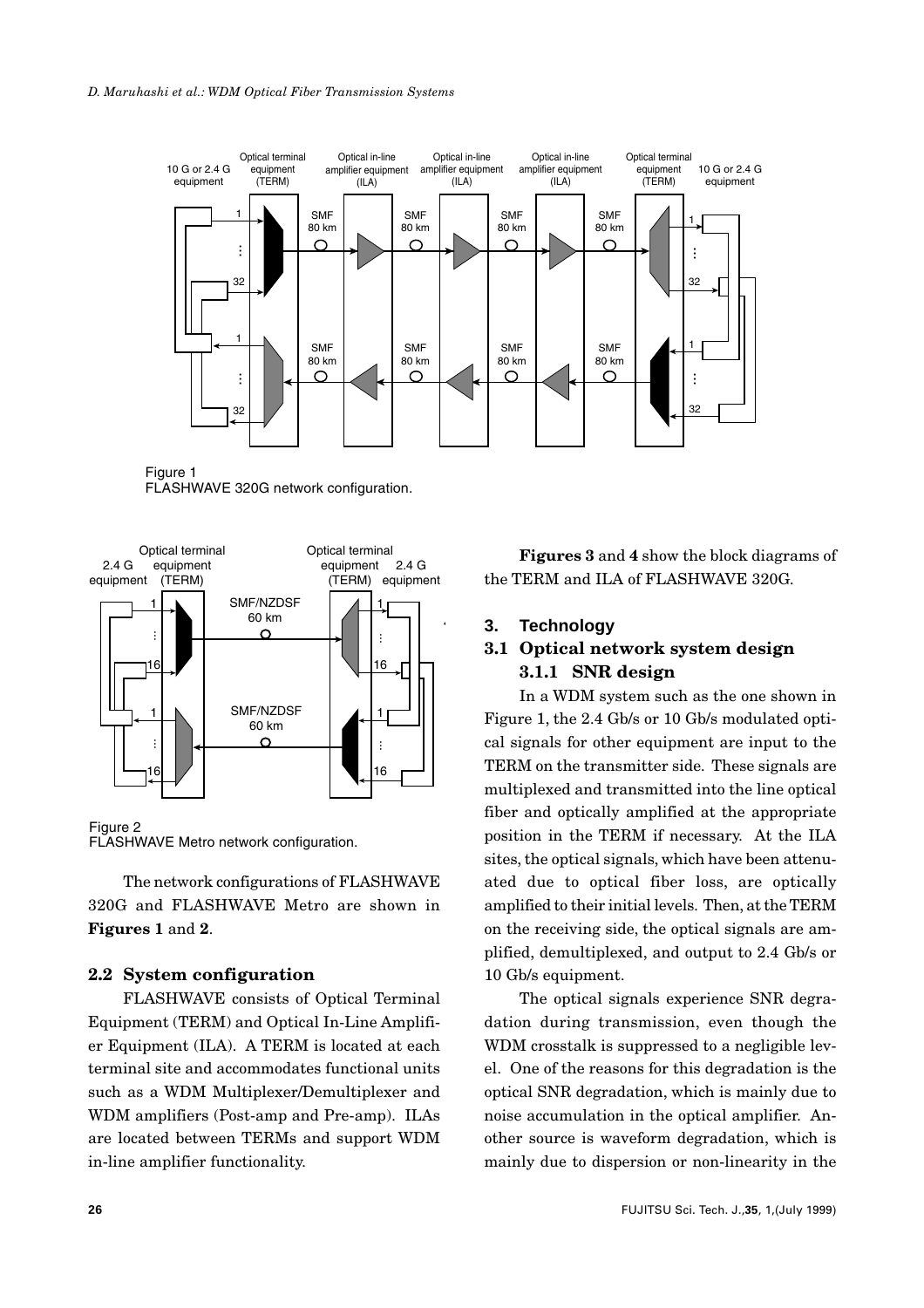

Figure 3 TERM block diagram.





transmission line.

Therefore, we optimize each parameter of optical devices in our equipment to obtain the maximum system gain for each type of fiber so that this degradation is minimized or eliminated.

# **3.1.2 Pre-chirping and dispersion compensation**

One of the most important issues in the transmission of a 10 Gb/s optical signal is providing countermeasures for the waveform degradation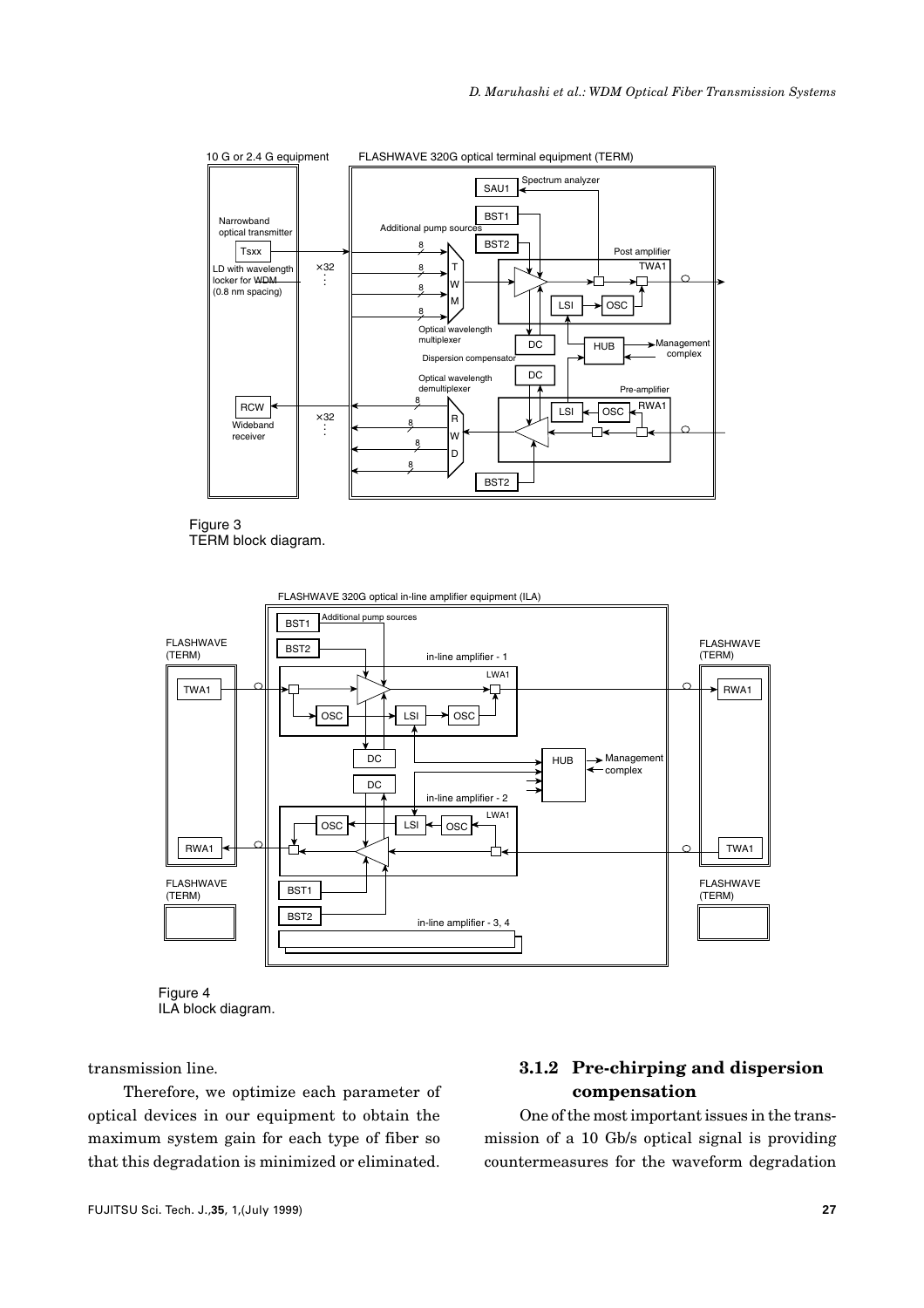caused by fiber dispersion and optical non-linearity. For this purpose, we use a pre-chirping technology and a dispersion compensator in our system.

Pre-chirping<sup>1)</sup> is a technique for varying the carrier frequency or wavelength of a transmitter using a Mach-Zender type  $LiNbO<sub>3</sub>$  external modulator2) in order to improve the received waveform after fiber transmission. The sign of pre-chirping is selected according to the combination of optical fiber type, length, and the power launched into the optical fiber. **Table 2** shows the suitable prechirpings for these combinations. In Table 2, it is assumed that the minimal and optimized dispersion compensator are used together if required.

Generally speaking, in high-power optical fiber transmission, positive pre-chirping is useful for compensating for the waveform degradation caused by self phase modulation (SPM). SPM is a negative chirping in the optical fiber due to the optical Kerr effect, which is an effect of optical fiber non-linearity.

On the other hand, in a low-power optical fiber transmission, pre-chirping having the opposite sign to that of the chromatic dispersion of the optical fiber being used is effective because pulse compression is done to cancel the pulse broadening caused by the chromatic dispersion. If a dispersion compensator is used in a low-power optical fiber transmission system, the sign of chromatic dispersion could be considered to be the sign of the total dispersion of the fiber and the dispersion compensator.

In the design of a 10 Gb/s transmission, we usually optimize the value of both the pre-chirping and dispersion compensator by numerical non-linear simulations. As a result, we can obtain an almost non-degraded waveform, even, for example, after transmission over several hundred kilometers of conventional single mode fiber  $(SMF).<sup>3</sup>$ 

#### **3.1.3 Bit error rate (BER)**

The BER versus span loss in an optical transmission system that has a 320 Gb/s (10 Gb/s, 32-channel) capacity over 320 km (4 spans of 80 km) of conventional SMF is shown in **Figure 5**. An almost 29 dB system gain for each of the spans was obtained at a BER of 1.0E-15.

There is almost no power penalty due to fiber transmission in Figure 5. This is also indicated in **Figure 6**, which shows the good eye-opening at the input of the O/E receiver. In this system,



Figure 5 Bit error rate of 10 Gb/s 32-channel transmission over 320 km of SMF.

Table 2

| Fiber/power<br>Pre-chirping | Short haul & low power |            | Long haul & low power |            | Long haul & high power |            |
|-----------------------------|------------------------|------------|-----------------------|------------|------------------------|------------|
|                             | Positive               | Negative   | Positive              | Negative   | Positive               | Negative   |
|                             | dispersion             | dispersion | dispersion            | dispersion | dispersion             | dispersion |
| Positive                    |                        | aood       |                       | good       | good                   | good       |
| Negative                    | good                   |            | good                  |            |                        |            |

Suitable combinations of pre-chirping and fiber type & power.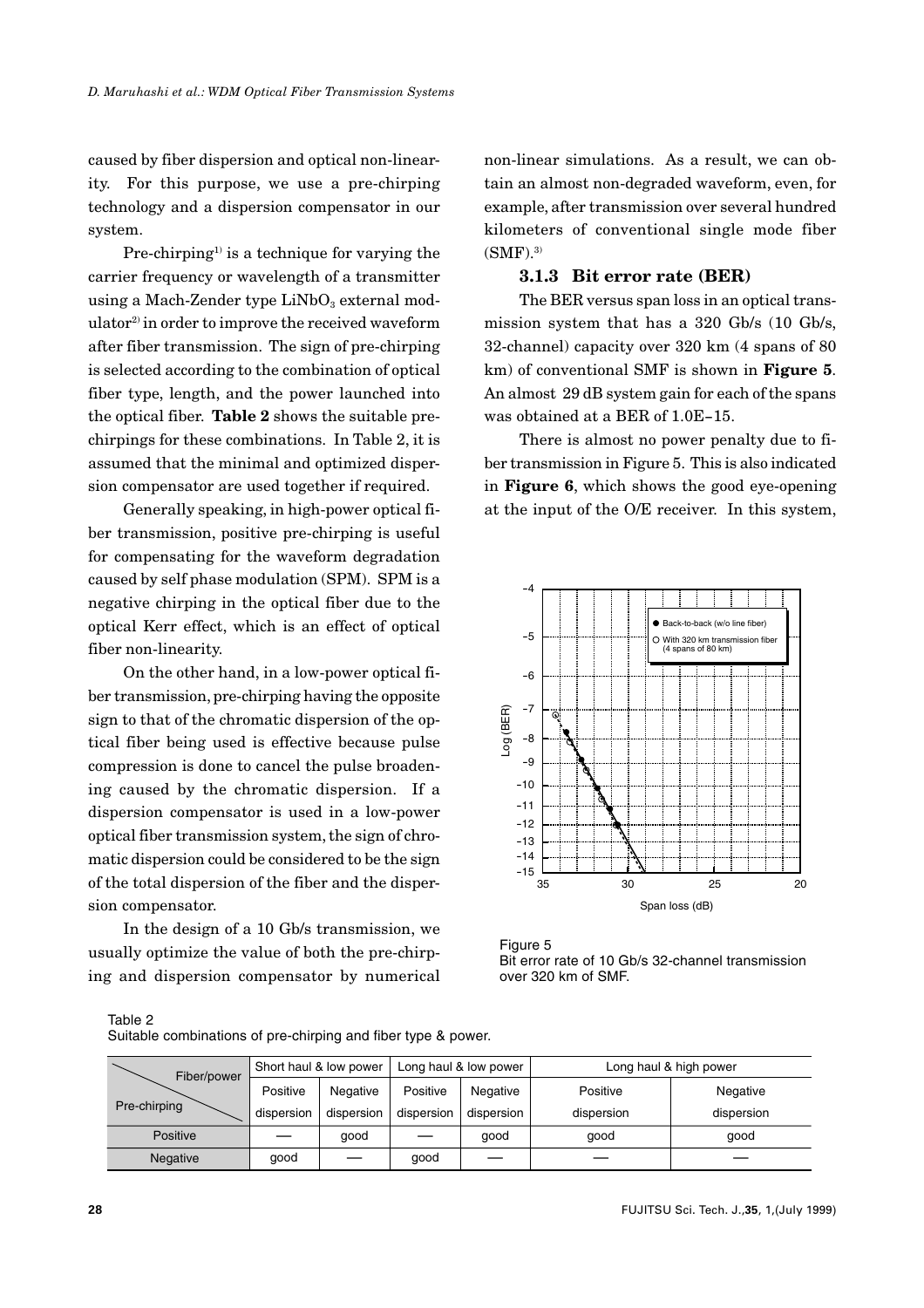positive pre-chirping is used in the transmitter and dispersion compensators (DCs) are used in the TERMs at the transmitting and receiving sides and in the ILAs to compensate for the large chromatic fiber dispersion.

Other examples of the BER characteristics and received waveform are shown in **Figures 7** and **8**, respectively. These examples are from a 32-channel transmission modulated at 10 Gb/s along 600 km (6 spans of 100 km) of NZ-DSF. A 27 dB system gain for all six spans was obtained at a BER of 1.0E-15. However, the use of in-band

> $20.0$  ps/di 500 - JUZH)  $500$

(a) Back-to-back (w/o line fiber) (H: 20 ps/div., V: arbitrary unit)

Figure 6 Received optical waveform with equalizing filter.



Figure 7 Bit error rate of 10 Gb/s 32-channel transmission over 600 km of NZ-DSF.

forward error correction (FEC) enhances the system gain, as shown in Figure 7. Also, because the FEC improves the BER (for example, from 2.2E-10 to 1.0E-15), a system gain of as much as 29.5 dB was obtained for each span at a BER of 1.0E-15. Optimized pre-chirping and the DCs are also used in this transmission.

## **3.2 Optical device technology 3.2.1 Optical transmitter**

The wavelength of a semiconductor laser can be stabilized by controlling the laser temperature



(b) After 320 km SMF transmission (H: 20 ps/div., V: arbitrary unit)



After 600 km NZ-DSF transmission (H: 20 ps/div., V: arbitrary unit)

#### Figure 8

Received optical waveform with equalizing filter.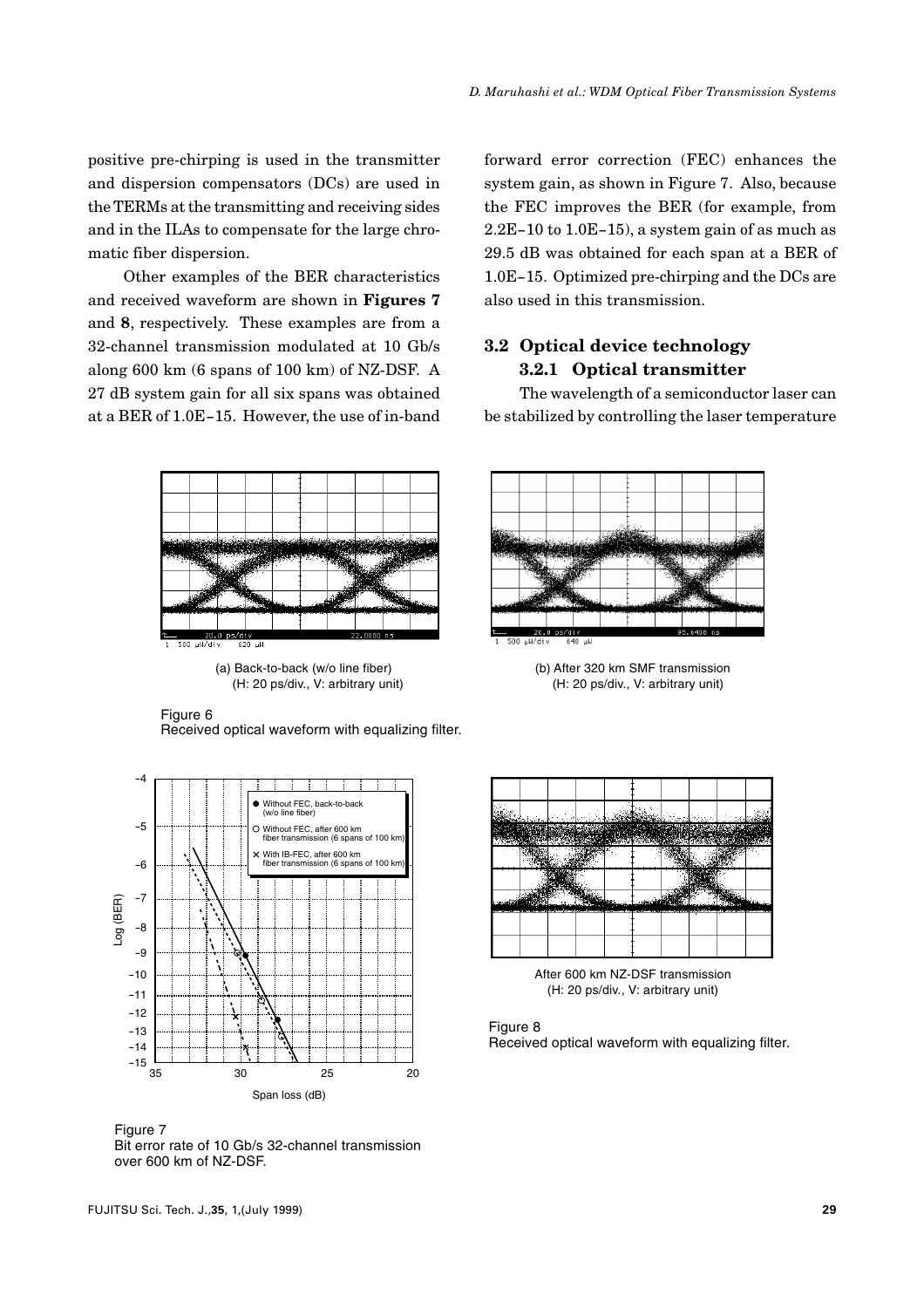and current; however, the wavelength is liable to drift from 0.2 to 0.3 nm due to environmental factors and aging. In the case of a 0.8 nm wavelength interval, the wavelength stability almost has to be better than 0.08 nm. Therefore, we have used a "wavelength locker." A wavelength locker accurately detects the wavelength difference with two optical filters having stable temperature characteristics and then feeds the difference signal back to the peltier controller of the laser diode to stabilize the wavelength. Using a wavelength locker, we can reduce the wavelength drift to less than 0.05 nm.

## **3.2.2 WDM optical fiber amplifier**

The WDM optical fiber amplifier has the following features.

- 1) A flat-gain over a bandwidth of 25 nm for 32 wavelengths with an ITU-T 100 GHz grid.
- 2) Per carrier grid-to-grid automatic level control (ALC) operation over a 7 dB input power range.
- 3) Field-installation of DC by automatic loss compensation.
- 4) A flexible configuration that allows fieldinstallation of additional pump sources.
- 5) Scalability of the number of wavelengths using the ALC/AGC switching scheme as described in Subsection 3.3.2.

The amplifier consists of a pre-amplifier for low noise, a mid-attenuator for ALC operation, and a post-amplifier for a high output power. The automatic gain control (AGC) scheme is employed in the pre-amplifier and post-amplifier sections in order to maintain a fixed spectral-gain over input power variations. Two gain equalizers, GEQ1 and GEQ2, are used to flatten the gain over the entire signal band of 32 wavelengths (1535.8 to 1560.6 nm) for the pre-amplifier and post-amplifier, respectively. The configuration of two separated and gain-flattened blocks supports easy fabrication and testing. The variable attenuator (VAT), which operates on the Farady effect, absorbs both the span-loss and DC loss variation to realize ALC operation. When the number of wavelengths increases, the amplifier can accommodate additional pump source units in the postamplifier during operation. The optical supervisory channel (OSC) section is attached to the amplifier section, which demultiplexes the supervisory channel (1510 nm) at the input and mutiplexes at the output.

**Figure 9** shows a typical output spectrum of 32-wavelength amplification.

### **3.2.3 MUX/DMUX**

We have adopted an arrayed waveguide grating (AWG) to multiplex and demultiplex 32 wavelengths. Characteristically, the insertion loss of an AWG does not depend on the number of wavelengths. **Figure 10** shows the insertion loss of the AWG.

## **3.2.4 Optical attenuator**

In WDM optical fiber amplifiers, a nonmechanical optical attenuator is used, the atten-



Figure 9 Output spectrum of 32-channel amplification.



Figure 10 AWG loss spectra (P1-P32).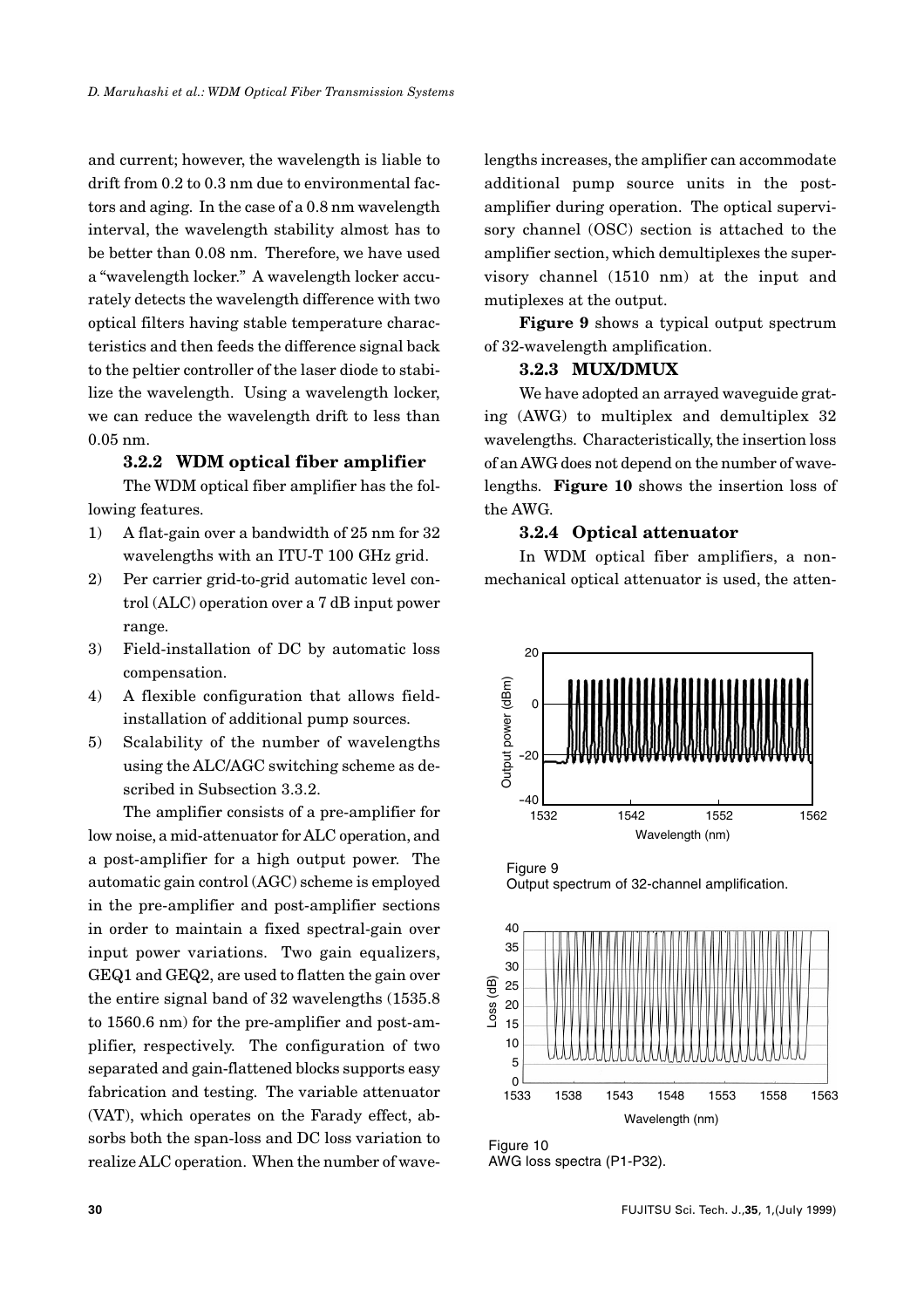uation of which can be adjusted electronically to a high accuracy. The applied control signal depends on the number and amplitude of the optical signals. The attenuator consists of two polarizers and a Farady rotator which adjusts the angle of polarization according to a current applied to an electromagnet. The attenuator provides a range of attenuation from 1.6 to 25 dB for an input current from 0 to 40 mA.

# **3.3 System key technology 3.3.1 Optical supervisory channel (OSC)**

The OSC is an optical interface placed between TERMs and ILAs for alarm surveillance, overhead information transmission, and remote amplifier control. The OSC data is transmitted along the fiber used for the main signal. **Table 3** shows the overall specification of the OSC, and **Figure 11** shows its signal format.

WCF, WCR, and WCS are the bytes which indicate the status of each wavelength; they are used for remote amplifier control. WCF is the Failure indication byte of each wavelength. WCR is the Bit-Rate indication byte of each wavelength. WCS is the Status indication byte of each wavelength; it posts the IS/OOS (in-service/out-of

Table 3 Optical supervisory channel specification.

| Wavelength  | 1510 nm    | Signal format   DS1 ESF |            |
|-------------|------------|-------------------------|------------|
| Signal rate | 1.544 Mb/s | Line code               | <b>CMI</b> |
|             |            |                         |            |



Figure 11 Optical supervisory channel signal format.

-service) condition.

#### **3.3.2 Overhead interface**

The OSC provides an equivalent interface to those of SONET Overhead, for example, E1, F1, and DCC (D1-D3).

**Figure12** shows the configuration of OSC control.

#### **Amplifier control**

1) Automatic turn-up

Each amplifier (Post, Pre, In-line) can be set up automatically. The WCx bytes are transported from the transmitter TERM to the downstream ILAs/TERM, and each downstream amplifier operates according to the WCx information. It is not necessary to provision at each ILA. This architecture enables a very quick installation.

2) In-service wavelength increase/decrease

When the traffic capacity or the network configuration changes, the number of wavelengths has to be adjusted. This adjustment should be done without affecting the other wavelengths in the fiber. The number is increased by provisioning WCS from OOS to IS at the transmitter TERM. Then, the change is relayed downstream by the OSC automatically.

3) Wavelength failure management

During operation, one or more wavelengths may fail, for example, because of a low optical signal level. When the system detects such a failure,



Figure 12 Configuration of OSC control.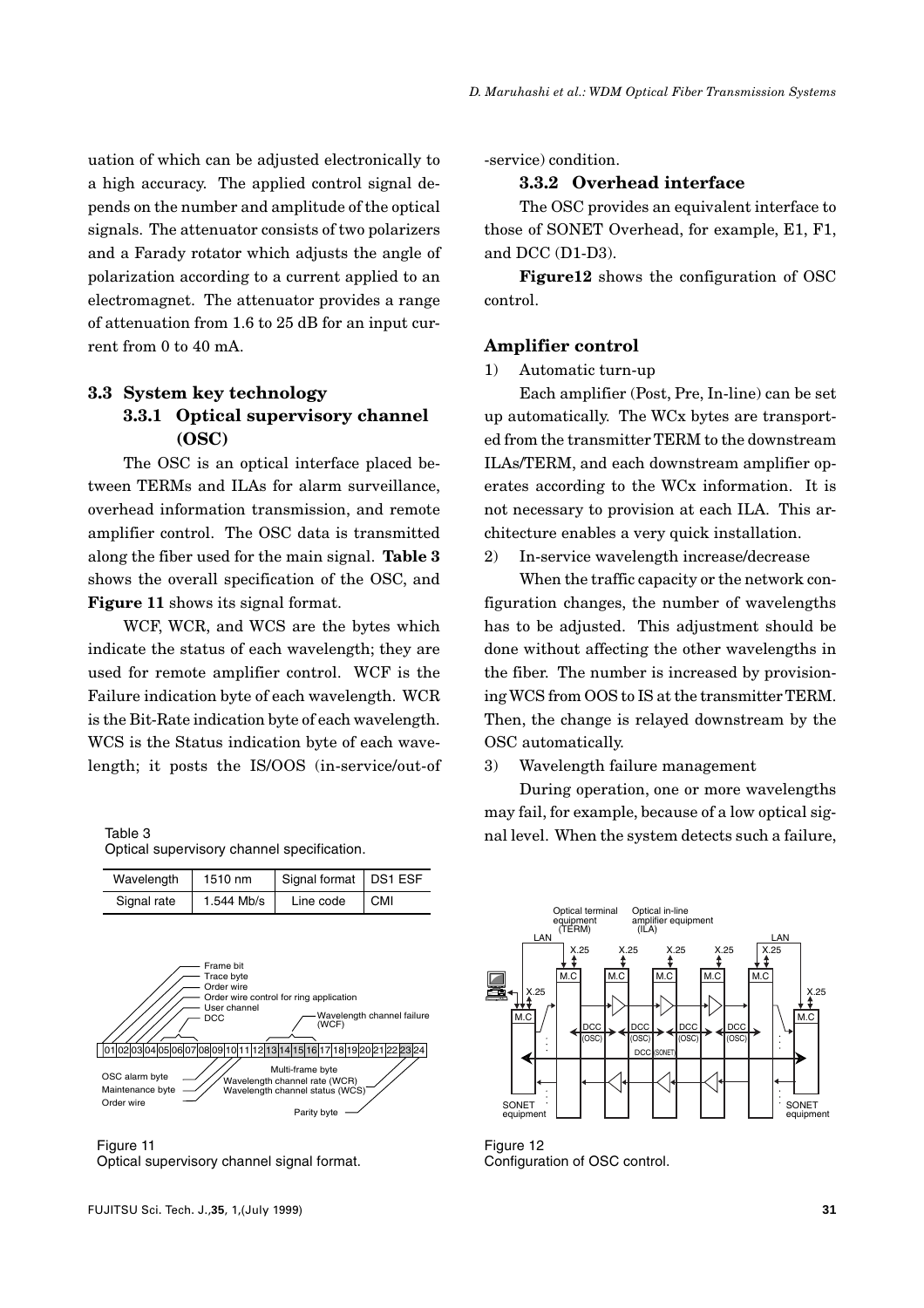it generates the appropriate WCF bytes and transports them downstream on the OSC. At each ILA site, the amplifier operating mode is rapidly changed from ALC mode to AGC mode when the WCF byte is received. The remaining wavelengths are not affected (not degraded) by the failed wavelength.

**Figure 13** shows the amplifier automatic control path through the OSC.

# **4. Future enhancements**

To provide a more flexible and cost-effective network in the near future, the following should be achieved.

- 1) Increased capacity: One approach is to narrow the channel (wavelength) spacing. Currently, the spacing is 100 GHz, and we will realize spacings of 50 GHz, 25 GHz, and lower in the next step. Another approach is to use additional bandwidth. Current amplifiers work at 1535 to 1560 nm, i.e, in the C-band (Conventional wavelength band). We will develop both an L-band (Longer wavelength band) and C-band system and add them to the current system.
- 2) Higher bit-rate: The next step is 40 Gb/s.
- 3) More flexibility: Currently, the SONET/SDH interface is popular; however, various interfaces should be considered for connection with WDM systems, for example, ATM and IP. Some of the functionality accomplished at the electrical layer, for example, protection switching, should also be supported on the photonic layer.



#### Figure 13

Automated remote gain control for optical amplifier.

# **5. Conclusion**

This paper introduced Fujitsu's WDM systems and described some of the advanced technologies they incorporate. These systems can accommodate a wide range of bit-rates, capacities, span lengths, span numbers, fiber types, and so on. They also realize superb performance with fully worked-out technologies.

We believe that these are the fundamental systems for future networks. We will continue to use the newest technology and architecture to create a convenient and flexible photonic network.

### **References**

- 1) G. Ishikawa, M. Sekiya, H. Onaka, T. Chikama, and H. Nishimoto: 10-Gb/s repeaterless transmission using standard singlemode fiber with pre-chirping and dispersion compensation techniques. *IEICE Transactions on Electronincs,* **E78-C**, 1, pp.43-49 (Jan. 1995).
- 2) M. Seino, N. Mekada, T. Namiki, and H. Nakajima: 33 GHz \*cm broadband Ti: LiNbO<sub>2</sub> Mach-Zehnder modulator. ECOC '89 (Gothenburg, Sweden) Proc., **1**, ThB22-5, pp.433-436 (Sep. 1989).
- 3) A. Ehrhardt, A. Gladisch, N. Hanic, F. Kueppers, R.Leppla , W. Weiershausen, L.Olofsson, A. Beka, T. Tsuda, Y. Yamane, and T. Tsurumi : 10 Gbit/s 750 km regenerator-free WDM field trial – upgrading an operated 2.5 Gbit/s based system without changing the installed infrastructure. OFC'99 (San Diego), Technical Digest, TuQ2, pp.237-239, Feb., 1999.
- 4) H. Miyata, H. Isono, and S. Kinoshita: Wavelength division multiplexing technology. (In Japanese), *FUJITSU*, **48**, 5, pp.424-435 (Sep. 1997).
- 5) H. Isono, K. Moriya, and M. Yano: Optical device core technology for optical fiber transmission systems. (In Japanese), *FUJITSU*, **48**, 5, pp.457-462 (Sep. 1997).
- 6) S. Kinoshita, C. Ohshima, H. Itoh, M. Takeda, T. Kobayashi, Y. Sugaya, T. Okiyama, and T. Chikama: Wide-dynamic-range WDM optical